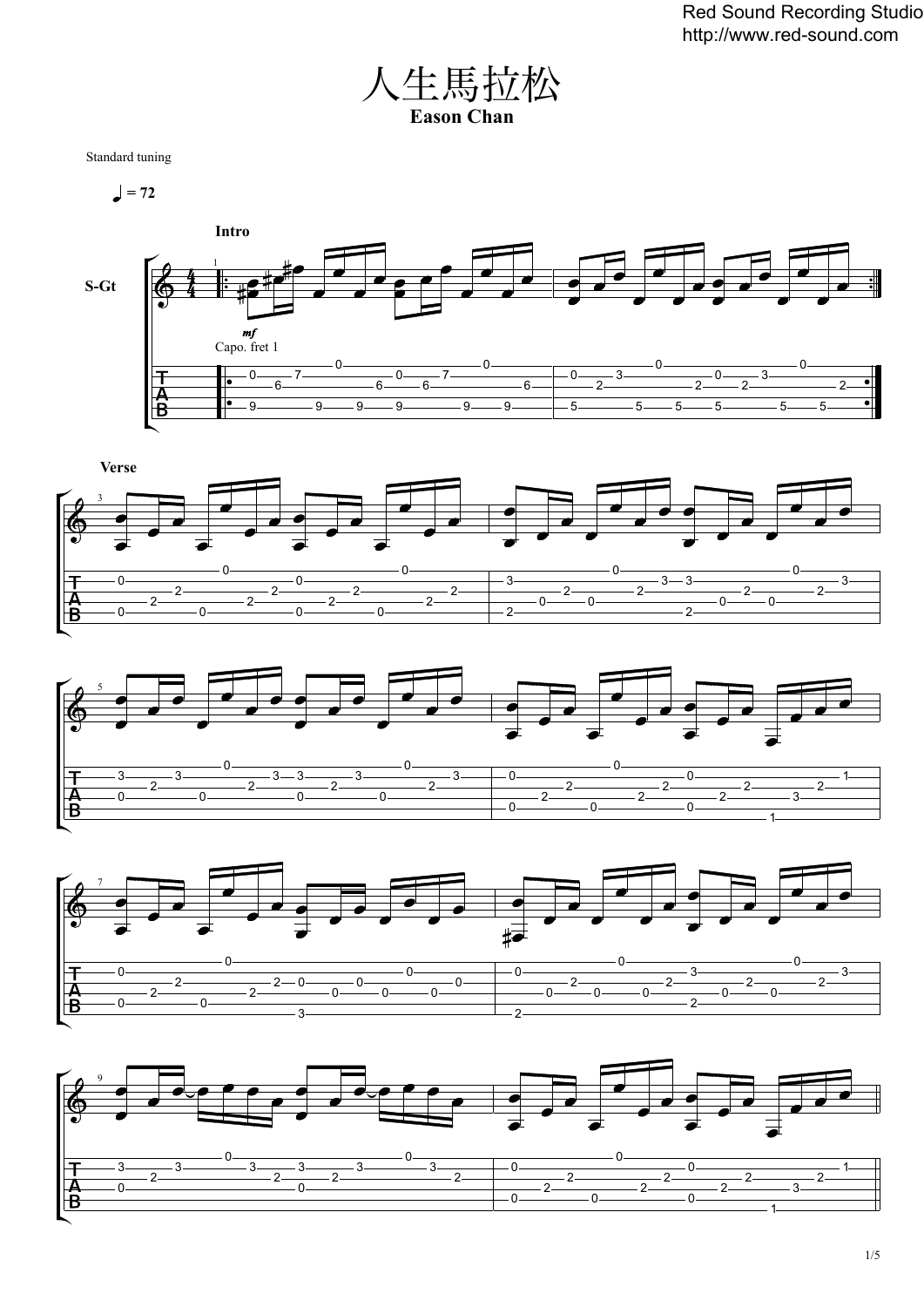Red Sound Recording Studio http://www.red-sound.com











 **Chorus**  $\frac{2}{2}$   $\frac{2}{2}$   $\frac{2}{2}$   $\begin{array}{c|c}\n\hline\n-2 & 3 \\
\hline\n2 & 2\n\end{array}$  $\frac{2}{2}$  0  $\frac{2}{1}$  0  $\frac{2}{0}$  $\frac{2}{2}$  0  $\frac{2}{2}$  0  $\frac{2}{0}$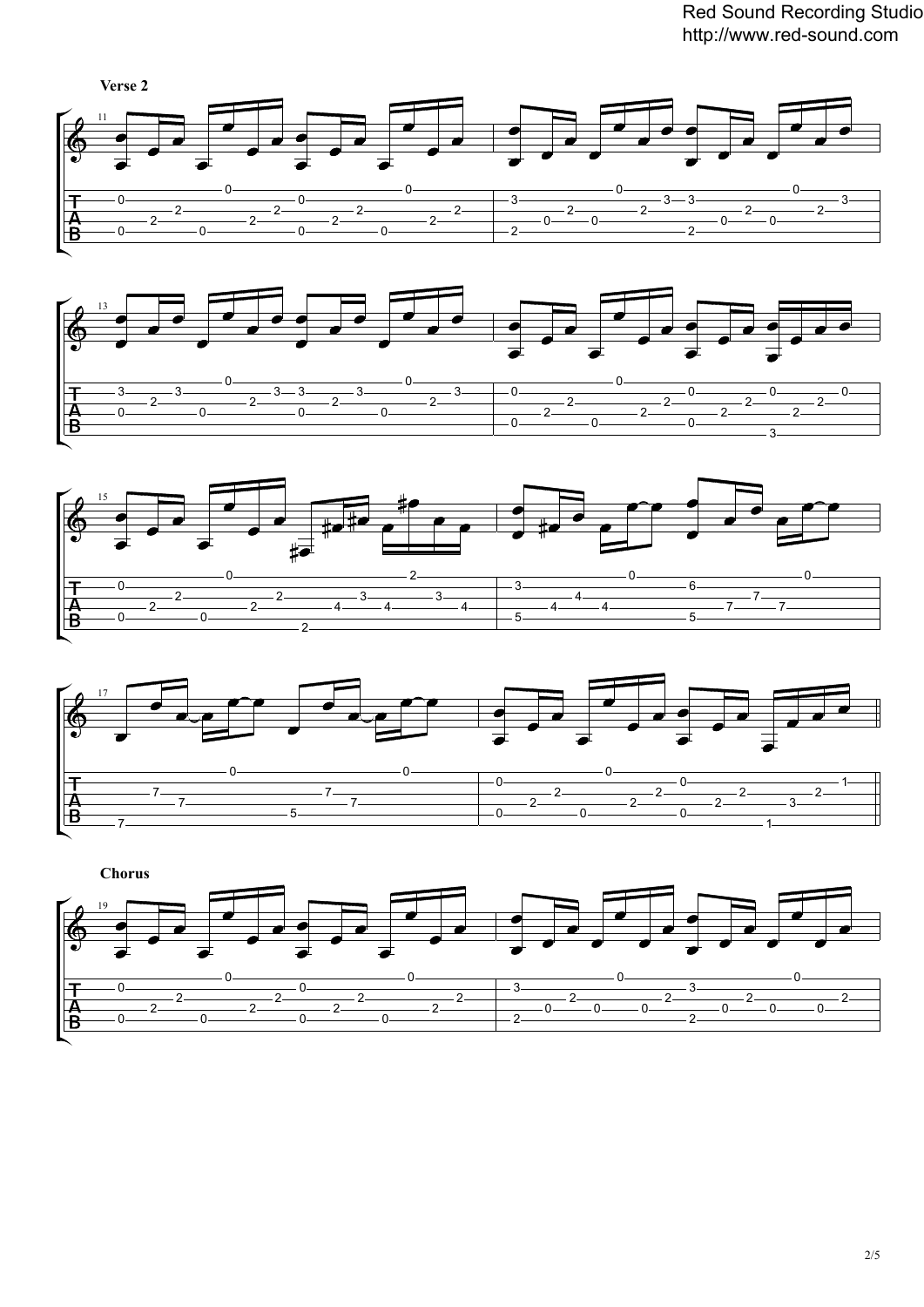Red Sound Recording Studio http://www.red-sound.com











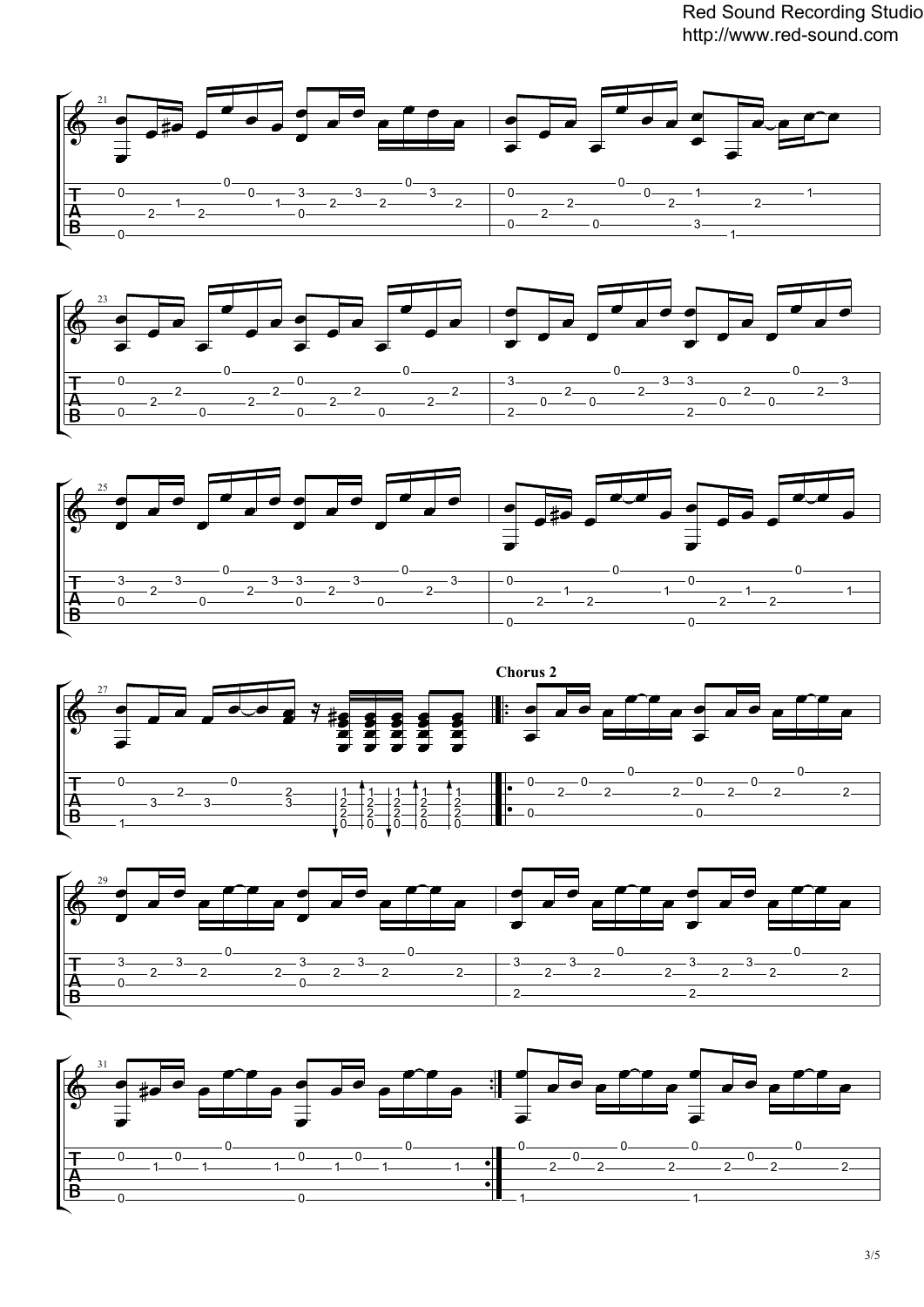



![](_page_3_Figure_3.jpeg)

![](_page_3_Figure_4.jpeg)

![](_page_3_Figure_5.jpeg)

![](_page_3_Figure_6.jpeg)